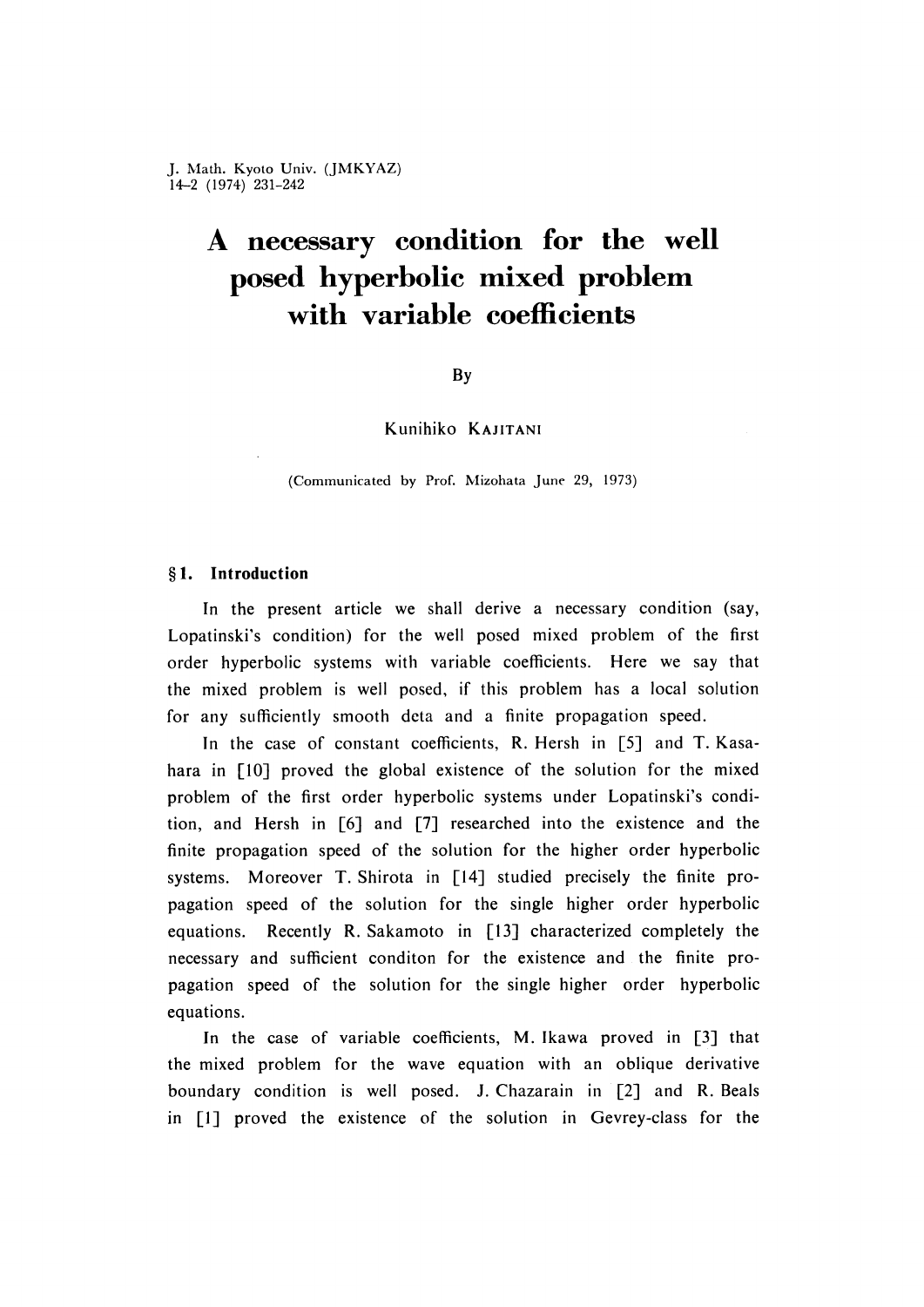### 232 *Kunihiko Kajitani*

mixed problem for hyperbolic systems (not necessary strictly hyperbolic) by use of semigroup theory and derived a finite propagation speed. In [7] the auther showed a necessary condition for the well posed mixed problem for  $2 \times 2$  hyperbolic systems with analytic coefficients. In this article we shall extend the result obtained in [7] to the general systems. Namely, we shall prove that Lopatinski's contidion for the principal part of the hyperbolic systems considered and for the boundary condition is necessary under some assumptions, if the mixed problem for the systems is well posed. It is seemed that this problem is corresponding to those which P. Lax in  $[11]$  and S. Mizohata in  $[12]$ studied for the Cauchy problem.

We consider the following mixed problem in  $\Omega$  a neighbourhood of the origin in  $R^k_+ \times (0, \infty)$ 

(1.1)  
\n
$$
L[u] = \frac{\partial}{\partial t} - \sum_{j=1}^{k} A_j(x, t) \frac{\partial}{\partial x_j} u - B(x, t) u = f(x, t), (x, t) \text{ in } \Omega
$$
\n
$$
u(x, 0) = g(x), \quad x \text{ in } D = \Omega \cap \{t = 0\},
$$
\n
$$
P(x', t)u(x', 0, t) = h(x', t), \quad (x', t) = (x_1, ..., x_{k-1}, t)
$$
\n
$$
\text{in } G = \Omega \cap \{x_k = 0\},
$$

where  $A_i(x, t)$  and  $B(x, t)$  are  $m \times m$  matrices of infinitely differentiable elements,  $u(x, t)$ ,  $f(x, t)$  defined in  $\Omega$  and  $g(x)$  defined in  $D$  are vector valued functions of *k* components,  $P(x', t)$  is a  $l \times m$  matrix of infinitely differentiable elements and  $h(x, t)$  is a vector valued function defined in *G* of *l* components.

We pose the following assumptions,

[A. I] *L* is hyperbolic at origin, that is the characteristic matrix  $\sum_{j=1}^{n} A_j (0, 0) \eta_j$  has only real eigen values for any  $(\eta_1, \dots, \eta_k)$  in  $R^k - \{0\}$ .  $A_k(0, 0)$  is non singular.

 $[A, II]$  the rank of  $P(0, 0)$  is equal to *l* and *l* is the number of negative eigen values of  $A_k(0, 0)$ .

We put  $M(\lambda, i\eta) = A_k^{-1}(0, 0)(\lambda - \sum_{i=1}^{k-1} A_i(0, 0)\eta_i)$  then it follows from hyperbolicity of *L* that the real part of eigen values of  $M(\lambda, i\eta)$  is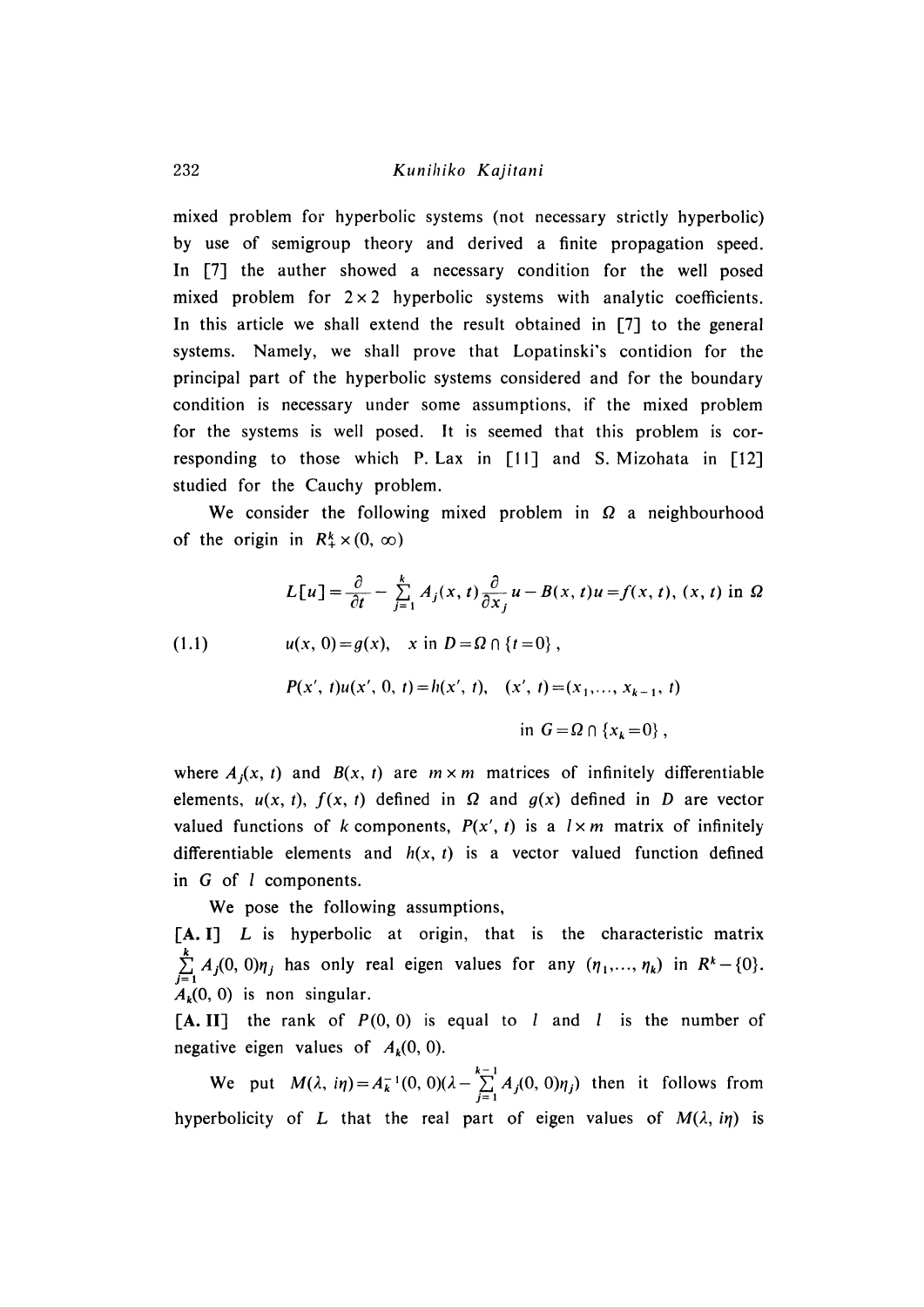not zero for  $\text{Re}\lambda > 0$ ,  $\eta$  in  $R^{k-1}$  and that the number of these eigen values with negative real part is equal to *l*. We define by  $E^{-}(\lambda, \eta)$ (resp.  $E^+(\lambda, \eta)$ ) the generalized eigen space corresponding to eigen values with negative (resp. positive) real part of  $M(\lambda, \eta)$ . We define

(1.2) 
$$
Q^{\pm}(\lambda, \eta) = \frac{1}{2\pi i} \oint_{\Gamma_{\pm}} (\zeta - M)^{-1} d\zeta,
$$

where  $\Gamma_+$  (resp.  $\Gamma_-$ ) is a Jordan's curve containing only eigen values with positive (resp. negative) real part. We define  $A(\lambda, \eta)$ ,

$$
\Lambda(\lambda, \eta) = \frac{1}{2\pi i} \oint_{\Gamma_+} (\zeta - M)^{-1} A_{\kappa}^{-1}(0, 0) (\zeta - M)^{-1} Q^{-} d\zeta.
$$

[A. III] (i)  $E^{-}(\lambda, \eta)$  consists of only eigen vectors of  $M(\lambda, \eta)$  (has not generalized eigen vectors) for  $Re \lambda > 0$ ,  $\eta$  in  $R^{k-1}$ .

(ii)  $\{E^-(\lambda, \eta) \cup (\text{Ker } P(0, 0) \cap E^+(\lambda, \eta))\} \cap \{\Lambda(\lambda, \eta)(E^-(\lambda, \eta) \cap \text{Ker } P(0, 0))\}$  $\{0\}$ . and rank  $A(\lambda, \eta) \ge \dim (E^-(\lambda, \eta) \cap \text{Ker } P(0, 0))$ , for Re  $\lambda > 0$ ,  $\eta$  in *Rk - 1 .*

**Remark 1.** We put  $E_0^{\pm}(\lambda, \eta) = \text{Ker } F(0, 0) \cap E^{\pm}(\lambda, \eta)$  and  $E_0^{\pm}(\lambda, \eta)$  $=$  { $h \in E^{\pm}(\lambda, \eta)$  and  $h \notin E^{\pm}_{0}(\lambda, \eta)$ }. Then (ii) of [A .III] is equivalent (ii)' *A* is an one to one and onto map from  $E_0^-(\lambda, \eta)$  to  $E_1^+(\lambda, \eta)$ for  $Re \lambda > 0$ ,  $\eta$  in  $R^{k-1}$ .

**Remark 2.** In the case of  $m=2$  (cf. [7]), (ii) or (ii)' is valid, if and only if it holds that for  $Re \lambda > 0$ ,

(1.3) 
$$
E^{-}(\lambda, 0) \cap \text{Ker } P(0, 0) = \{0\}.
$$

We say that  $(1.1)$  has a finite propagation speed, if there exist a positive number  $\delta_0$  and  $(x_0, t_0)$  such that (1.1) has the unique solution in  $\Omega(x_0, t_0) = \{(x, t); |x - x_0| < \delta_0(t_0 - t), x_k > 0, t > 0\}$  for any  $(x_0, t_0)$ ,  $x_{0k} > 0$ ,  $t > 0$ , in a neighbourhood of the origin.

**Definition 1.** We say that the mixed problem (1.1) is well posed in a neighbourhood of the origin, if for any deta  $\{f(x, t), g(x), h(x', t)\}$ *t*)} infinitely differentiable in a neighbourhood of the origin, with the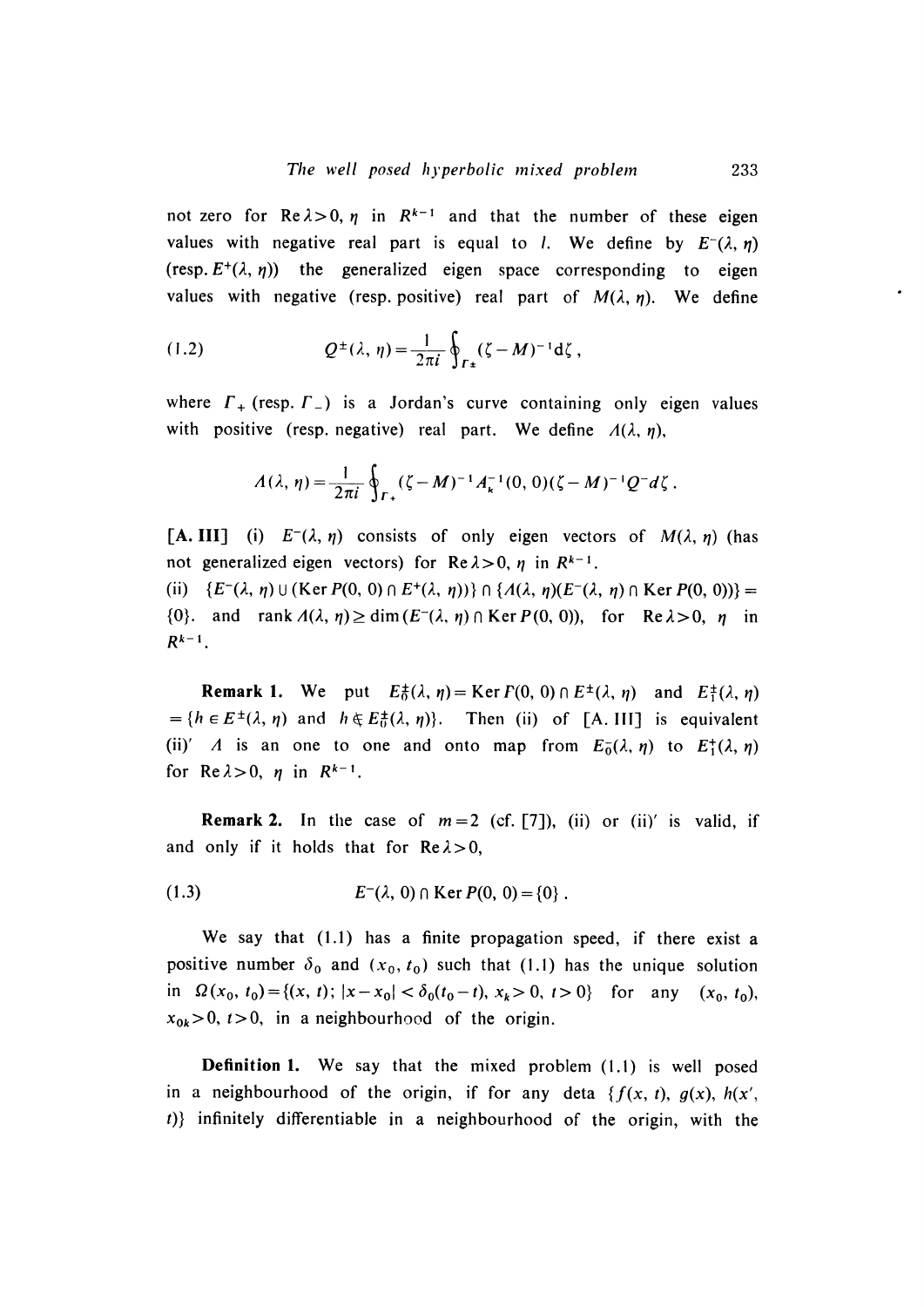compatibility condition, there exists a neighbourhood  $\Omega$  of the origin such that (1.1) has a solution  $u(x, t)$  in  $C^{\infty}(\overline{\Omega})$  and has a finite propagation speed.

**Definition 2.** We denote by  $L_0$  the principal part of  $L$ , that is,  $L_0 = \frac{\partial}{\partial t} - \sum_{j=1}^n A_j(x, t) \frac{\partial}{\partial x_j}$ . We say that  $(L_0, P)$  satisfies Lopatinski's condition at the origin, if it holds **(1.4)**  $E^{-}(\lambda, \eta) \cap \text{Ker } P(0, 0) = \{0\}, \text{ for } \text{Re } \lambda > 0, \eta \text{ in } R^{k-1}.$ Now we state our result,

**Theorem.** Suppose that [A. I], [A. II] and [A. III] are valid. Then  $(L_0, P)$  satisfies Lopatinski's condition at the origin, if the mixed problem  $(1.1)$  is well posed in a neighbourhood of the origin.

**Remark 3.** If we do not assume (ii) of [A.III], our theorem does not generally hold. For example  $(m=2, k=2 \text{ and } l=1)$ , we put

$$
L = \frac{\partial}{\partial t} - \begin{pmatrix} 1 & 0 \\ 0 & 1 \end{pmatrix} \frac{\partial}{\partial x_1} - \begin{pmatrix} -1 & 0 \\ 0 & 1 \end{pmatrix} \frac{\partial}{\partial x_2} - \begin{pmatrix} 0 & 1 \\ 1 & 0 \end{pmatrix},
$$
  

$$
P = (0, 1).
$$

We can see easily that this example does not satisfy  $(1.3)$  and  $(1.4)$ . But the mixed problem for  $(L, B)$  is well posed (cf. [13]). In the case of constant ocefficients,  $(1.1)$  is well posed and  $(1.3)$  is valid, if and only if  $(L_0, P)$  satisfies  $(1.4)$  (cf. [6], [13] and [14]).

To prove our theorem we shall apply to the mixed problem the method of the asymptotic solution which P. D. Lax in  $[11]$  used for the Cauchy problem.

#### **§2. Proof of Theorem**

We shall prove our theorem by contradiction. To do so, we need an inequality derived by the closed graph theorem. We denote  $\Omega$  $(x_0, t_0) = \{(x, t); |x - x_0| \le \delta(t_0 - t); 0 \le t \le t_0, x \in R_+^k\}, \text{ where } x_0 \text{ in } R_+^k.$ and  $t_0 > 0$  are fixed, and  $\delta$  is a positive constant. Then, if the mixed problem is well posed in a neighbourhood of the origin, it follows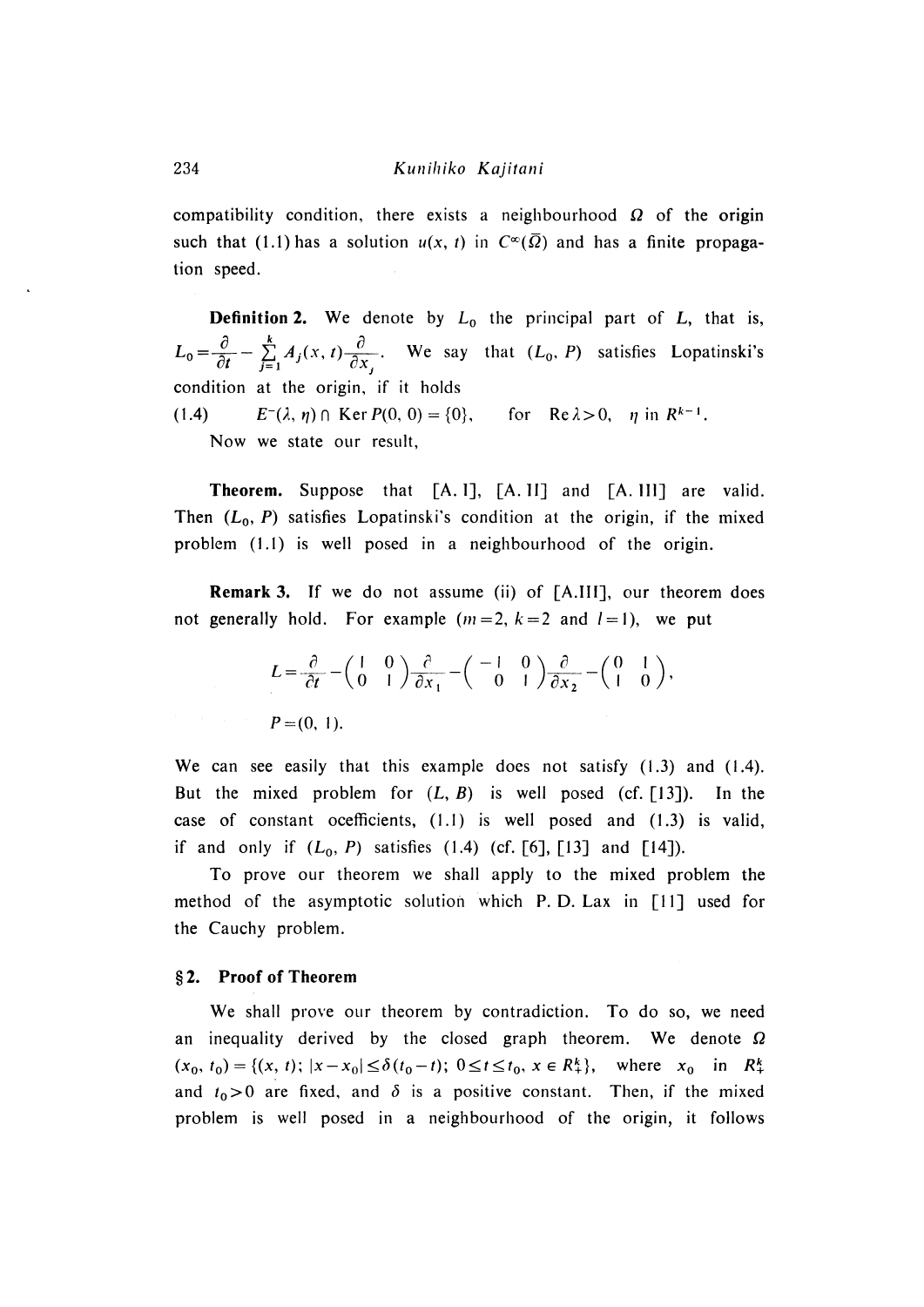from the closed graph theorem that for any  $(x_0, t_0)$  in a neighbourhood of the origin and for any  $u(x, t)$  in  $C^{\infty}(\Omega(x_0, t_0))$  there exist a positive constant  $C(x_0, t_0)$  and a positive integer  $s_0$  such that

$$
(2.1) \t |u|_{0,\Omega(x_0,t_0)} \leq C(x_0,t_0) \{ |Lu|_{s_0,\Omega(x_0,t_0)} + |u|_{s_0,D(x_0,t_0)} + |Pu|_{s_0,G(x_0,t_0)} \},
$$

where  $D(x_0, t_0) = \Omega(x_0, t_0) \cap \{t = 0\}$  and  $G(x_0, t_0) = \Omega(x_0, t_0) \cap \{x_k = 0\}$ . We note that  $C(x_0, t_0)$  may be generally dependent of  $(x_0, t_0)$ . But we can see a behaviour of  $C(x_0 n^{-1}, t_0 n^{-1})$  for  $n \to \infty$ . We wtire  $\Omega(n) =$  $\Omega(x_0 n^{-1}, t_0 n^{-1}), D(n) = D(x_0 n^{-1}, t_0 n^{-1})$  and  $G(n) = G(x_0 n^{-1}, t_0 n^{-1}).$  Then we have,

**Lemma 2 .1 .** *S uppose th at th e m ix ed problem* (1.1) *is w ell posed* in a neighbourhood of the origin. Then for any positive integer n there exist a positive constant  $C_0$  and positive integers  $s_0$  and  $s_1$ (independent of n) such that for any  $u(x, t)$  in  $C^{\infty}(\Omega(x_0, t_0))$ ,

$$
(2.2) \qquad |u|_{0,\Omega(n)} \leq C_0 n^{s_1} \{ |Lu|_{s_0,\Omega(n)} + |u|_{s_0,D(n)} + |Pu|_{s_0,G(n)} \}
$$

We can derive this lemma from  $(2.1)$  by the same method as Lemma 2.1 in [9].

We put

$$
M(n) = A_k^{-1}(n^{-1}x, n^{-1}t) \left\{ n \frac{\partial}{\partial t} - n \sum_{j=1}^k A_j(n^{-1}x, n^{-1}t) \frac{\partial}{\partial x_j} - B(n^{-1}x, n^{-1}t) \right\}
$$

and

$$
P(n) = P(n^{-1}x', n^{-1}t).
$$

Then we have,

**Lemma 2 .2 .** *S uppose th at th e m ix ed problem* (1.1) *is w ell posed* in a neighbourhood of the origin. Then there exist a positive constant  $C_1$  and positive integers  $s_0$  and  $s_1$  such that for any positive *integer n and for any u*(*x*, *t*) *in*  $C^{\infty}(\Omega(x_0, t_0))$ ,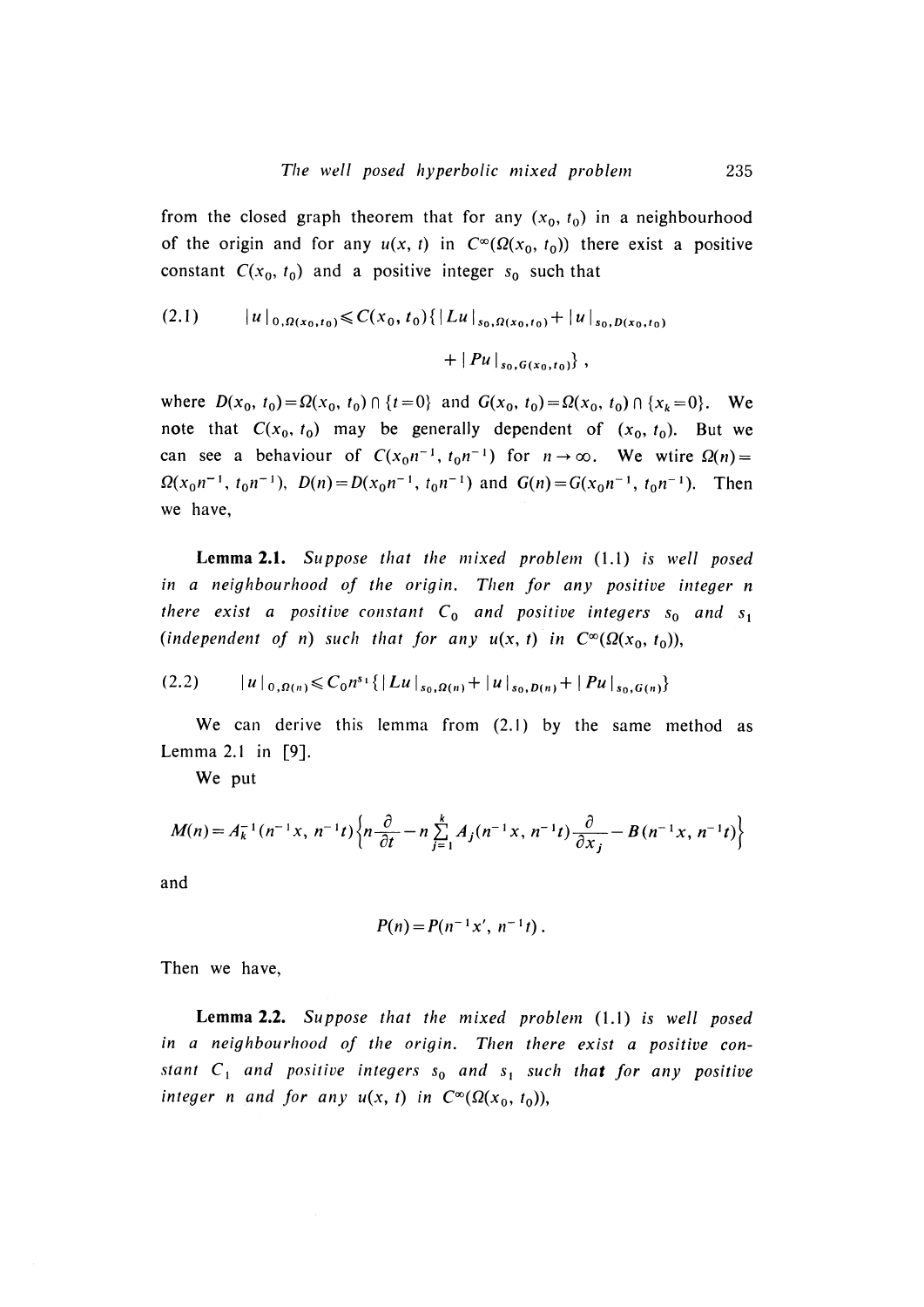236 *Kunihiko Kajitani*

$$
(2.3) \t |u|_{0,\Omega(x,t)} \leq C_1 n^{s_1+s_0} \{ |M(n)u|_{s_0,\Omega(x_0,t)} + |u|_{s_0,D(x_0,t_0)} + |P(n)u|_{s_0,G(x_0,t_0)} \}
$$

*Proof.* This lemma was suggested by V. J. Ivrii [4]. We apply the inequality (2.2) to  $u_n(x, t) = u(nx, nt)$ . We obtain easily (2.3) under the change of variables,  $y = nx$  and  $s = nt$ . q.e.d.

*Proof of Theorem.* Suppose that  $(L_0, P)$  does not satsify the Lopatinski's condition, that is, there exist linearly independent vectors  $Z_1, \ldots, Z_{l'}$  in  $C^m$  and  $\lambda_0$ ,  $\text{Re }\lambda_0 > 0$ ,  $\eta_0$  in  $R^{k-1}$  such that

(2.4) 
$$
\{z_1,..., z_{l'}\} \subset E^-(\lambda_0, \eta_0) \cap \text{Ker } P(0, 0)
$$

We denote

$$
M^{0} = A_{k}^{-1}(0, 0)(\lambda_{0} - i \Sigma A_{j}(0, 0)\eta_{j})
$$

Let  $\xi_1^-, j=1, ..., l$  be the eigen values with a negative real part of  $M^0$  and  $h_i$  (resp.  $\omega_i$ ) the right (resp. left) eigen vectors corresponding to  $\xi_j$ . For simplicity, we assume that  $\xi_j$ ,  $j = 1,..., l$ , are simple eigen values.

We shall construct the asymptotic solution of  $(1.1)$  having the following form,

(2.5) 
$$
u(x, t) = \sum_{j\geq 0} n^{-j} \sum_{p=1}^{l} \exp \left\{ n(\xi_p^{\top} x_k + \lambda_0 t - i x' \eta_0) \right\} u_j^{(p)}(x, t),
$$

here,  $u^{(p)}$  are functions to be determined.

Applying  $M(n)$  to (2.5), we have,

$$
M(n) [u] = \sum_{p=1}^{l} \left[ n^2 (\xi_p^{\text{--}} - M^0) u_0^{(p)} + n \left\{ (\xi_p^{\text{--}} - M^0) u_1^{(p)} \right.\right.- \left( \frac{\partial}{\partial x_k} - M_0 (D_t, D_x) - M_1 (x, t; \lambda_0, \eta_0) \right) u_0^{(p)} \right\} + \cdots(2.6) + n^{-j+2} \left\{ (\xi_p^{\text{--}} - M^0) u_1^{(p)} + \left( \frac{\partial}{\partial x_k} - M_0 (D_t, D_x) \right.\right.- M_1 (x, t; \lambda_0, \eta_0) \right) u_{j-1}^{(p)}
$$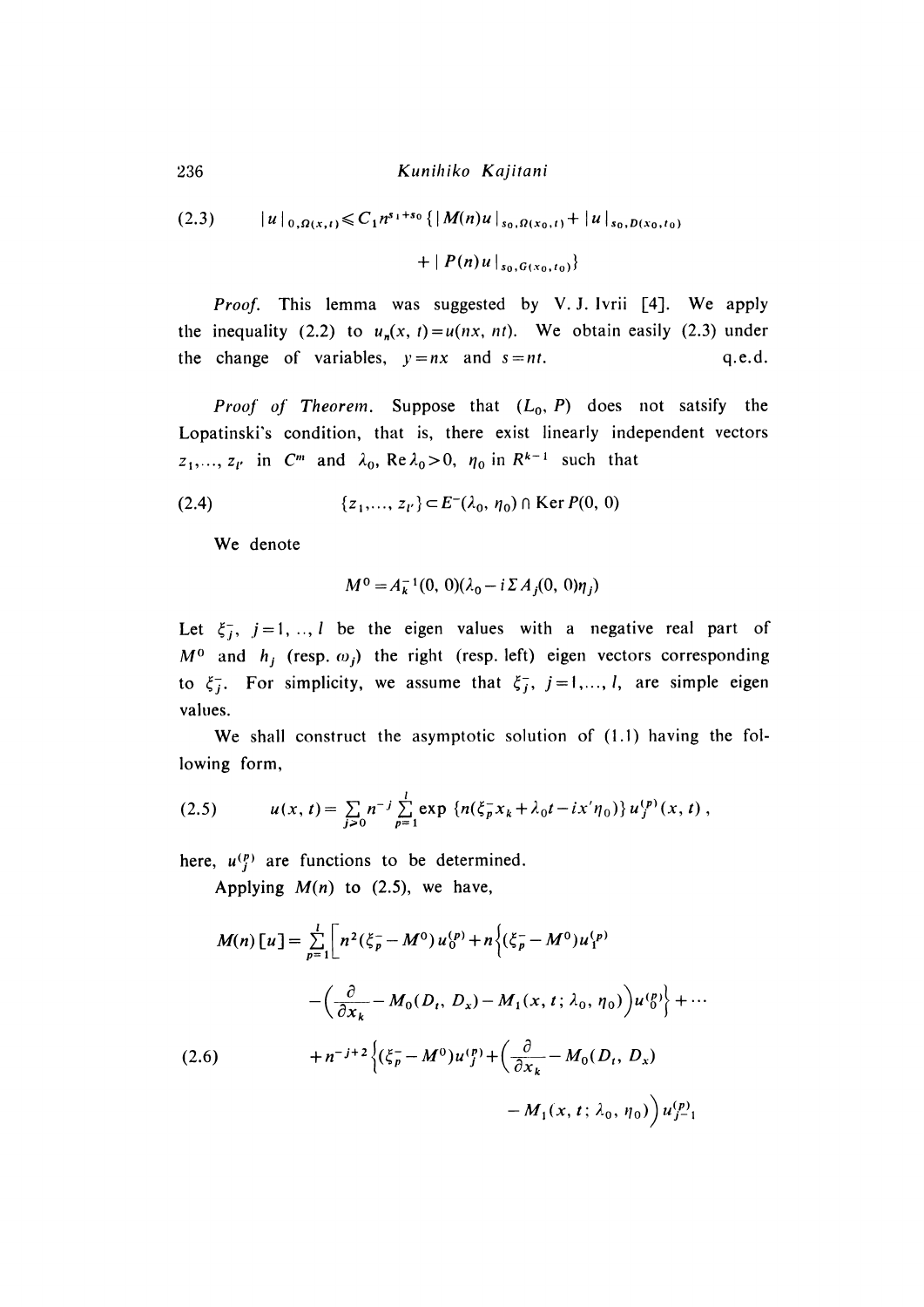*T h e well posed hyperbolic m ix ed problem* 237

$$
- \sum_{\substack{i+s=j \\ s  
+...
$$
\left[ exp \left\{ n(\xi_p^T x_k + \lambda_0 t - ix' \cdot \eta_0) \right\}, \right]
$$
$$

where,

$$
M_0(D_t, D_{x'}) = A_k^{-1}(0, 0) \left( \frac{\partial}{\partial t} - \sum_{j=1}^{k-1} A_j(0, 0) \frac{\partial}{\partial x_j} \right),
$$
  

$$
M_j(x, t, D_t, D_{x'}) = \sum_{|v|+i=j} x^v t^i M_{iv} \left( \frac{\partial}{\partial t}, \frac{\partial}{\partial x'} \right) + \sum_{|v|+i=j-1} x^v t^i B_{vi},
$$

and operating  $P(n)$  to  $u$ , we get

$$
P(n)[u]|_{x_k=0} = \sum_{p=1}^{l} \exp n(\lambda_0 t - i x' \eta_0) [P_0 u_0^{(p)}|_{x_k=0}
$$
  

$$
+ n^{-1} \{P_0 u_1^{(p)} + P_1(x, t) u_0^{(p)}\}|_{x_k=0} + \cdots
$$
  

$$
+ n^{-j} \{P_0 u_j^{(p)} + \sum_{i+s=j-1} P_i(x', t) u_s^{(p)}\}|_{x_k=0} + \cdots]
$$

where  $P_0 = P(0, 0)$ ,

$$
P_j(x',t) = \sum_{\|v\|+i=j} x'^{v} t^i (v+i!)^{-1} \Big( \Big(\frac{\partial}{\partial x'}\Big)^{v} \Big(\frac{\partial}{\partial t}\Big)^{i} P \Big) (0,0) .
$$

Thus if we work out formally the coefficients of  $n^{-j}$  in (2.6) and  $(2.7)$  and set each of them equal to zero, we obtain the sequence of the recursion formulas,

$$
(2.8) \qquad (\xi_p^--M^0)u_0^{(p)}=0, \ p=1,\ldots,l
$$

$$
(2.9) \qquad (\xi_p^- - M^0)u_1^{(p)} + \left(\frac{\partial}{\partial x_k} - M_0(D_t, D_{x'}) - M_1(x, t; \lambda_0, i\eta_0)\right)u_0^{(p)} = 0,
$$

$$
(2.10) \qquad (\xi_p^- - M^0)u_{j+1}^{(p)} + \left(\frac{\partial}{\partial x_k} - M_0(D_t, D_{x'}) - M_1(x, t; \lambda_0, i\eta_0)\right)u_j^{(p)} = f_j^{(p)}
$$
  

$$
\xi_p^2 = \frac{1}{2} \xi_{j}^{2l}.
$$

and

(2.11) 
$$
\sum_{p=1}^{l} P_0 u_0^{(p)} |_{x_k=0} = 0
$$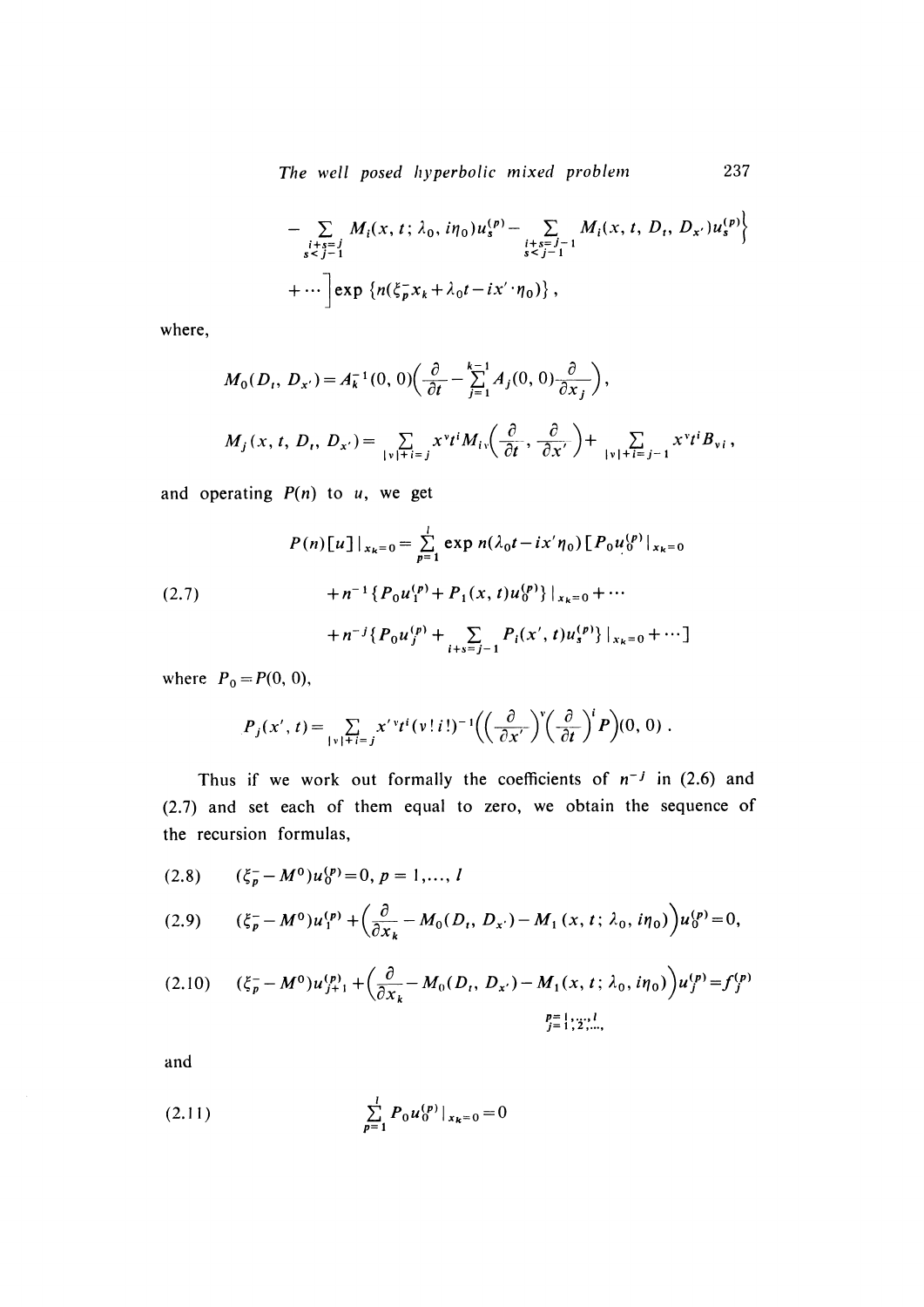238 *Kunihiko Kajitani*

(2.12) 
$$
\sum_{p=1}^{l} (P_0 u_1^{(p)} + P_1(x', t) u_0^{(p)})|_{x_k=0} = 0
$$

(2.13) 
$$
\sum_{p=1}^{l} (P_0 u_j^{(p)} + P_1(x', t) u_{j-1}^{(p)})|_{x_k=0} = g_j
$$

where

$$
f_j^{(p)} = \sum_{\substack{i+s=j+1 \ s \le j}} M_i(x, t; \lambda_0, i\eta_0) u_s^{(p)} + \sum_{\substack{i+s=j \ s \le j}} M_i(x, t, D_i, D_{x'}) u_s^{(p)}
$$

 $j=1, 2, ...$ 

and

$$
g_j = - \sum_{\substack{i+s=j-1\\i< j}} \sum_{p=1}^l P_i(x',t) u_s^{(p)}|_{x_k=0}, \qquad j=1, 2,...
$$

From  $(2.8)$  and  $(2.11)$ , we have

(2.14) 
$$
u_0^{(p)} = \sigma_0^{(p)}(x, t)h_p, p = 1, 2, ..., l, \text{ and}
$$

$$
(2.15) \qquad \qquad \sum_{p=1}^{l} u_{0}^{(p)}|_{x_{k}=0} = \sum_{p=1}^{l'} \tilde{\sigma}_{0}^{(p)}(x',t) z_{p},
$$

where  $\sigma_0^{(p)}$  and  $\tilde{\sigma}_0^{(p)}$  are scalar functions. Next, we seek  $u_1^{(p)}$  satisfied with (2.9) and (2.12). We can find the particular solution  $\hat{u}_1^{(p)}$  of (2.9), if  $u_0^{(p)}$  are satisfied with

$$
\omega_p \cdot \left(\frac{\partial}{\partial x_k} - M_0(D_t, D_{x'}) - M_1(x, t; \lambda_0, i\eta_0)\right) u_0^{(p)} = 0,
$$

that is,

$$
(2.16) \qquad \left(\frac{\partial}{\partial x_k} - a_p(D_t, D_{x'}) - b_p(x, t)\right) \sigma_0^{(p)} = 0 \,, \qquad p = 1, ..., l \,,
$$

where

$$
a_p(D_t, D_{x'}) = \omega_p \cdot M_0 h_p
$$
 and  $b_p = \omega_p \cdot M_1 h_p$ 

The Cauchy Kowalweski's theorem guarantees the existence of the analytic solution  $\sigma_0^{(p)}$  of (2.16) with the intial conditions (2.15). Here we note that  $\tilde{\sigma}_0^{(p)}$   $(x', t)$ ,  $p = 1, 2, ..., l'$ , remain undetermined.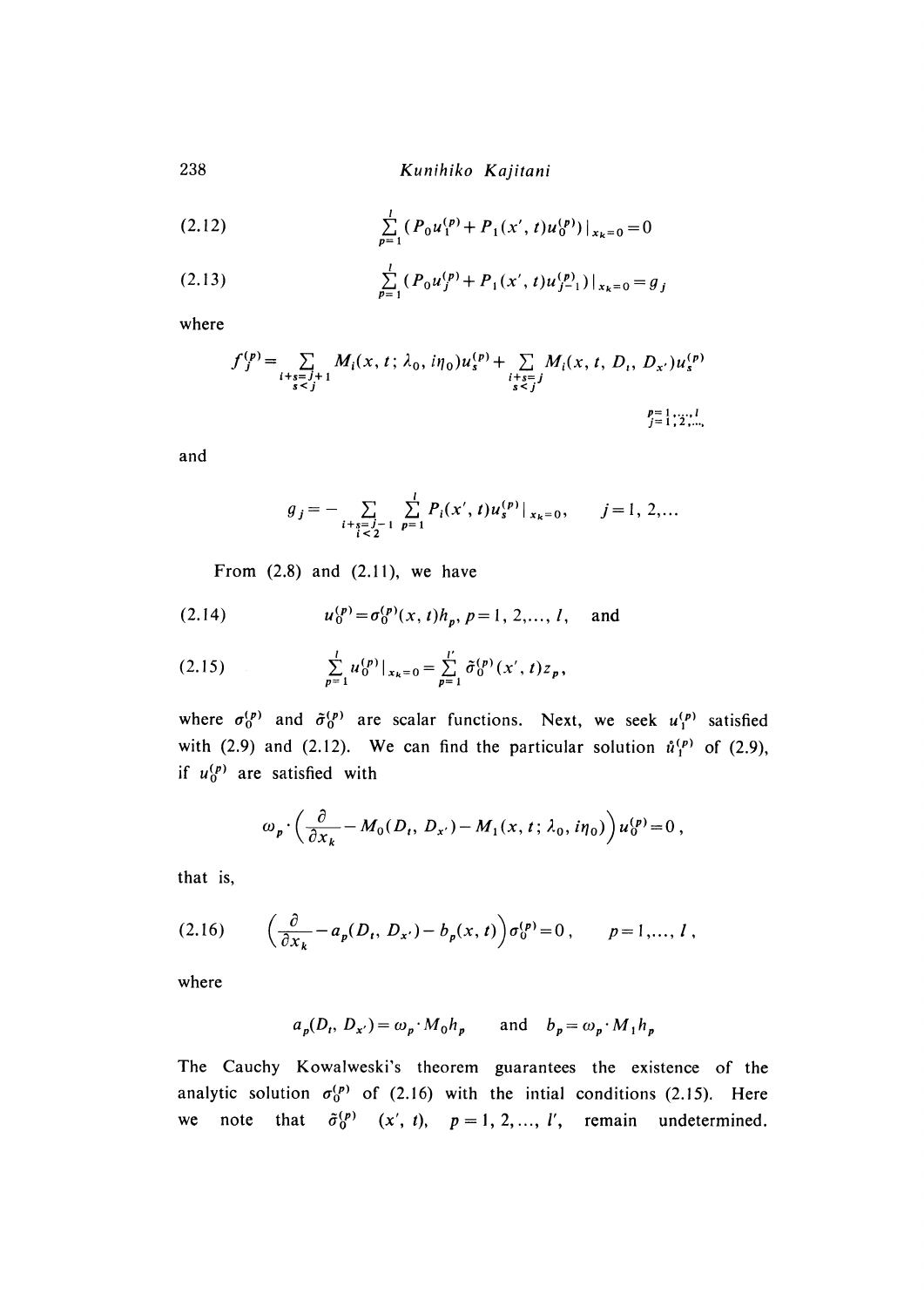From above reasoning we obtain the general solution of (2.9) as follows

(2.17) 
$$
u_1^{(p)} = \sigma_1^{(p)}(x, t)h_p + \mathring{u}_1^{(p)}, \qquad p = 1, ..., l,
$$

where  $\hat{u}_1^{(p)}$  is the particular solution of (2.9). Next, we determine  $\tilde{\sigma}_0^{(p)}(x', t)$ ,  $p=1,..., l'$ , so that  $u_1^{(p)}|_{x_k=0}$  verify (1.12). We put  $H=$  $(h_1, h_2,..., h_p), \sigma_j = ( \sigma_j^{(1)}, ..., \sigma_j^{(l)} ), \tilde{\sigma}_j = ( \tilde{\sigma}_j^{(1)}, ..., \tilde{\sigma}_j^{(l') } )$  and  $Z = (z_1, z_2,...)$  $z<sub>r</sub>$ ). Inserting (2.17) into (2.12), we obtain

(2.18) 
$$
P_0 H \sigma_1(x', 0, t) + \sum_{p=1}^l (P_0 \mathring{u}_1^{(p)} + P_1 u_0^{(p)})|_{x_k=0} = 0.
$$

From the assumption, the rank of  $P_0H$  is  $l-l'$ . Hence there are left nullvectors  $r_1, \ldots, r_{l'}$  of  $P_0H$ . We write  $R = (r_1, \ldots, r_{l'})$ ,  $l' \times m$ matrix. If  $\hat{u}_1^{(p)}$  and  $u_0^{(p)}$  verifies

(2.19) 
$$
R \cdot \sum_{p=1}^{l} (P_0 \hat{u}_1^{(p)} + P_1(x', t) u_0^{(p)})|_{x_k=0} = 0,
$$

there exists a solution  $\sigma_1(x', 0, t)$  of (2.18). We express (2.19) as an equation of  $\tilde{\sigma}_0$ . To do so, we must solve  $\mathring{u}_1^{(p)}$  explicitly from (2.9). We use operators  $Q^{\pm}$  defined in (1.2). We put  $M^{\pm} = Q^{\pm}M$ . We note that  $Q^{\pm}$  is an orthogonal projection into  $E_0^{\pm}(\lambda_0, i\eta_0)$  along  $E_0^{\pm}(\lambda_0, i\eta_0)$ . Since  $Q^{-\hat{u}}_1^{(p)}$  is in  $E_0^-$ ,  $RP_0Q^{-\hat{u}}_1^{(p)}=0$ . Hence by virtue of (2.9), we obtain

$$
(2.20) \qquad Q^+ \mathring{u}_1^{(p)} = (\xi_p^- - M^+)^{-1} Q^+ (M_0(D_t, D_{x'}) + M_1(x, t, \lambda_0, i\eta_0)) u_0^{(p)}
$$

Noting that

$$
(\xi_p^--M^+)^{-1}Q^+=\frac{1}{2\pi i}\oint_{\Gamma_+}(\xi_p^--\xi)^{-1}(\xi-M^0)^{-1}\mathrm{d}\xi\;,
$$

and

$$
(\xi_p - \xi)^{-1} h_p = (M^- - \xi)^{-1} h_p
$$
 for  $\xi \in \Gamma_+, p = 1, ..., l$ ,

we have by virtue of  $(2.14)$  and  $(2.20)$ ,

$$
\sum_{p=1}^l Q^{\dagger} u_1^{(p)}|_{x_k=0} = \frac{1}{2\pi i} \oint_{\Gamma_+} (\xi - M_0)^{-1} \{ M_0(D_t, D_{x'}) +
$$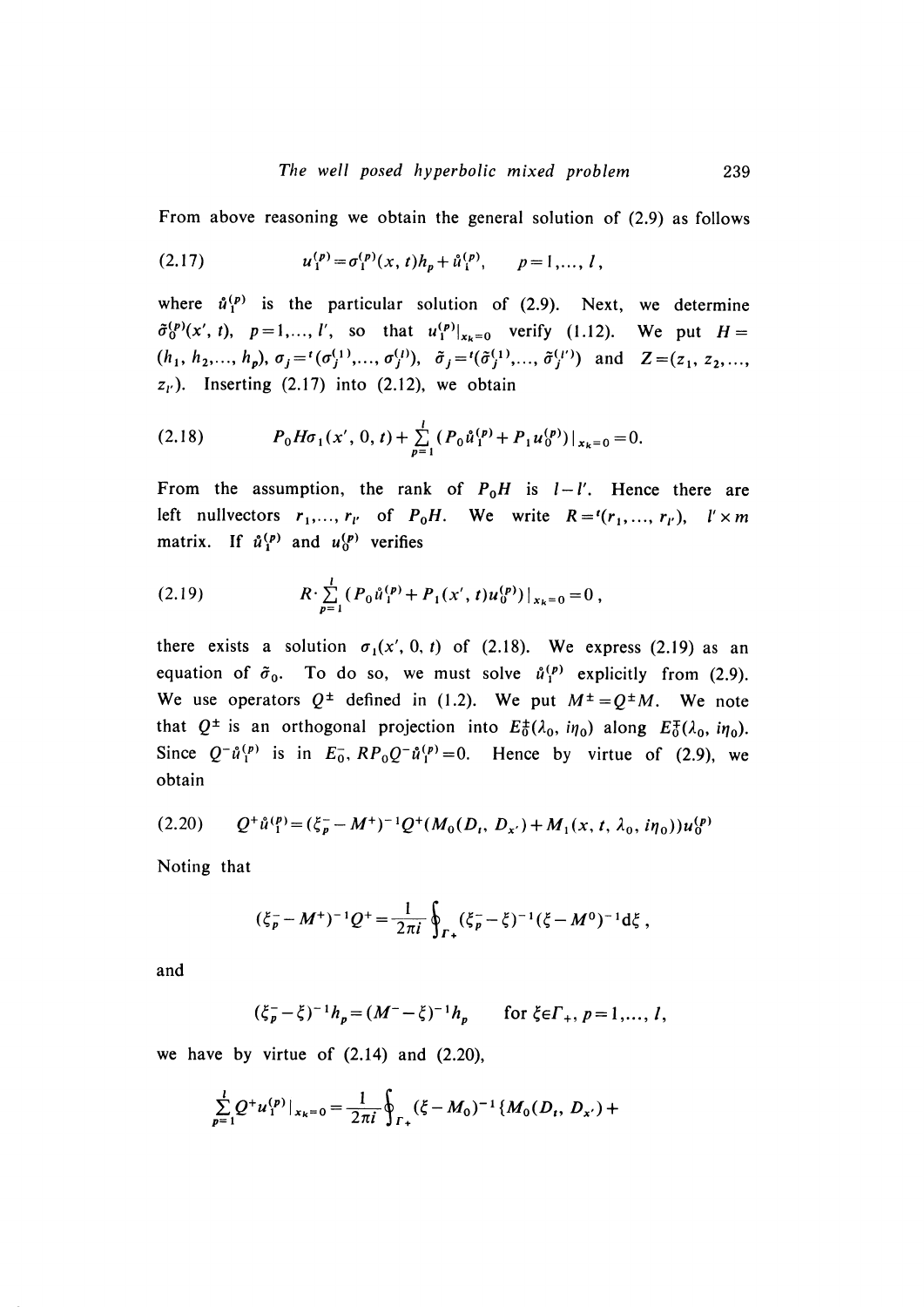$$
+ M_1(x', 0, t; \lambda_0, i\eta_0) \}
$$
  

$$
\times (M^- - \xi)^{-1} d\xi \sum_{p=1}^{l} h_p \sigma_0^{(p)}(x', 0, t)
$$
  

$$
= \frac{1}{2\pi i} \oint_{\Gamma_+} (\xi - M^0)^{-1} \left\{ A_k^{-1}(0, 0) \frac{\partial}{\partial t} + A_k^{-1} \sum_{j=1}^{k-1} A_j(0, 0) \frac{\partial}{\partial x_j} + M_1 \right\}
$$
  

$$
\cdot (\xi - M^-)^{-1} d\xi \times Z \cdot \tilde{\sigma}_0(x', t),
$$

which implies with (2.19),

$$
(2.21) \t T_0 \frac{\partial}{\partial t} \tilde{\sigma}_0 + \sum_{j=1}^{k-1} T_j \frac{\partial}{\partial x_j} \tilde{\sigma}_0 + S(x', t) \tilde{\sigma}_0 = 0,
$$

where, 
$$
T_0 = RP_0 \Lambda Z
$$
,  $\Lambda = \frac{1}{2\pi i} \oint_{\Gamma_+} (\xi - M^0)^{-1} A_k^{-1}(0, 0) (M^- - \xi) d\xi$ ,

and

$$
T_j = \frac{1}{2\pi i} \oint_{\Gamma_+} RP(\xi - M^0)^{-1} A_k^{-1}(0, 0) A_j(0, 0) (M^- - \xi)^{-1} Z d\xi ,
$$
  
  $j = 1, ..., k - 1,$ 

are  $l' \times l'$  constant martices, and  $S(x, t)$  is a  $l' \times l'$  matrix with elements analytic in  $(x', t)$ . From the assumption (ii) of  $[A. III]$  it follows that the  $l' \times l'$  matrix  $T_0$  is non singular. Hence the exists non trivial solution  $\tilde{\sigma}_0(x', t)$  of (2.21) and therefore we have a solution  $\sigma_1(x', 0, t)$ of  $(2.18)$  such that

(2.22) 
$$
H\sigma_1(x', 0, t) = Z\tilde{\sigma}_1(x', t) + H\tilde{\sigma}_1(x', t)
$$

where  $\dot{\sigma}_1(x', t)$  is a particular solution of (2.18).

Summarising the above result, we find  $u_0^{(p)}$  as follows,

$$
u_0^{(p)}(x, t) = \sigma_0^{(p)}(x, t)h_p, \qquad p = 1, 2, ..., l
$$
  

$$
H\sigma_0(x', 0, t) = Z\tilde{\sigma}_0(x', t),
$$

here  $\sigma_0(x, t) = (\sigma_0^{(1)}(x, t),..., \sigma_0^{(1)}(x, t))$  is a solution of (2.16) and its initial value  $\tilde{\sigma}_0(x', t)$  is a solution of (2.21). Next, we have  $u_1^{(p)}(x, t)$ as follows,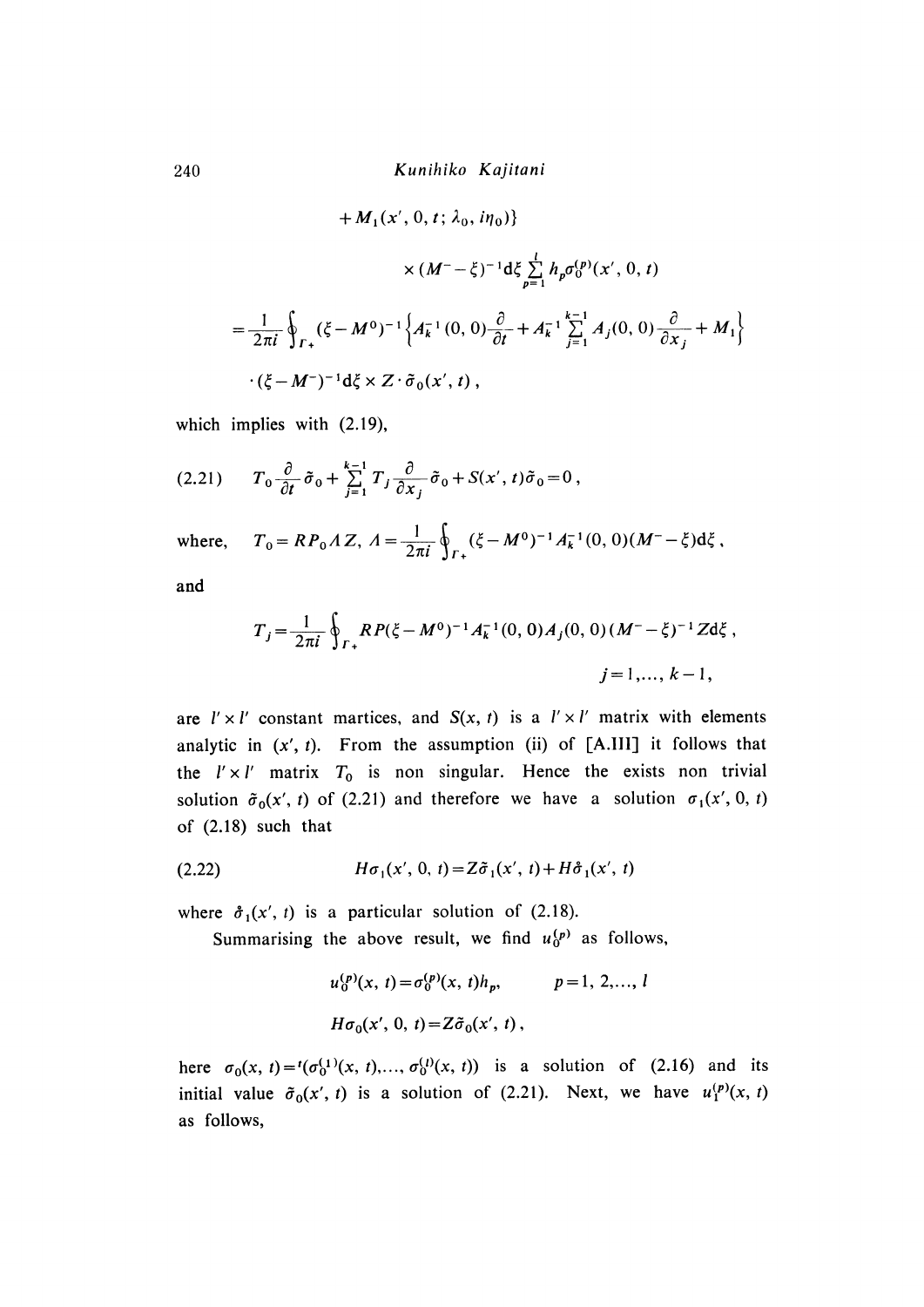*The well posed hy perbolic m ix ed problem* 241

$$
u_1^{(p)}(x, t) = \sigma_1^{(p)}(x, t)h_p + \hat{u}_1^{(p)}(x, t), \qquad p = 1, 2, ..., l,
$$
  

$$
H\sigma_1(x, 0, t) = Z\tilde{\sigma}_1(x', t) + H\hat{\sigma}_1(x', t),
$$

where  $\hat{u}_1^{(p)}$  is a particular solution of (2.9) and  $\hat{\sigma}_1(x', t)$  is a particular solution of (2.18), and  $\sigma_1(x, t) = i(\sigma_1^{(1)},...,\sigma_1^{(l)})$  and  $\tilde{\sigma}_1(x', t) = i(\sigma_1^{(1)},...,\sigma_n^{(l)})$ are arbitrary functions in order to construct  $u_2^{(p)}(x, t)$ ,  $p=1,..., l$ .

Generally, we put  $u_s^{(p)}(x, t)$  such that

$$
u_s^{(p)}(x, t) = \sigma_s^{(p)}(x, t)h_p + \mathring{u}_s^{(p)}(x, t), \qquad p = 1, ..., l,
$$

and

$$
H\sigma_s(x', 0, t) = Z\tilde{\sigma}_s(x, t) + H\tilde{\sigma}_s(x', t).
$$

where  $\hat{u}_s^{(p)}$  is a particular solution of (2.10) with  $j = s - 1$  and  $H \hat{\sigma}_s(x', t)$ is a particular solution of (2.13) with  $j = s$ . Then if we choose  $\sigma_s^{(p)}(x, t)$ and  $\tilde{\sigma}_s(x', t)$  such that,

$$
\left(\frac{\partial}{\partial x_k}-a_p(D_t, D_{x'})-b_p(x, t)\right)\sigma_s^{(p)}=\tilde{f}_s^{(p)}(x, t), \quad p=1,\ldots, l\;,
$$

and

$$
\left(T_0\frac{\partial}{\partial t}+\sum_{j=1}^{k-1}T_j\frac{\partial}{\partial x_j}+S(x',t)\right)\tilde{\sigma}_s=\tilde{g}_s(x',t)\,,
$$

where  $\tilde{f}_s^{(p)} = \omega_p \cdot f_s^{(p)} - \omega_p \cdot \left(\frac{\partial}{\partial x} - M_0(D_t, D_x) - M_1(x, t; \lambda_0, i\eta)\right) u_s^{(p)}(x, t)$  and  $\tilde{g}_s = R g_{s+1} - \sum_{p=1}^{1} R P_1(x', t) \hat{u}_s^{(p)}(x', 0, t) - R P_1(x, t) H \hat{\sigma}_s(x', t)$ , we can construct successively  $u_{s+1}^{(p)}(x, t)$  satisfying (2.10) with  $j = s$  and (2.13) with  $j = s + 1$ .

We put

$$
u(x, t) = \sum_{j=0}^{N} n^{-j} \sum_{p=1}^{l} \exp \{n(\xi_p - x_k + \lambda_0 t - ix'\eta_0)\} u_f^{(p)}(x, t).
$$

Then if *N* is sufficiently large, it is obvious that  $u(x, t)$  violates (2.3). Thus the proof of our theorem is complete.